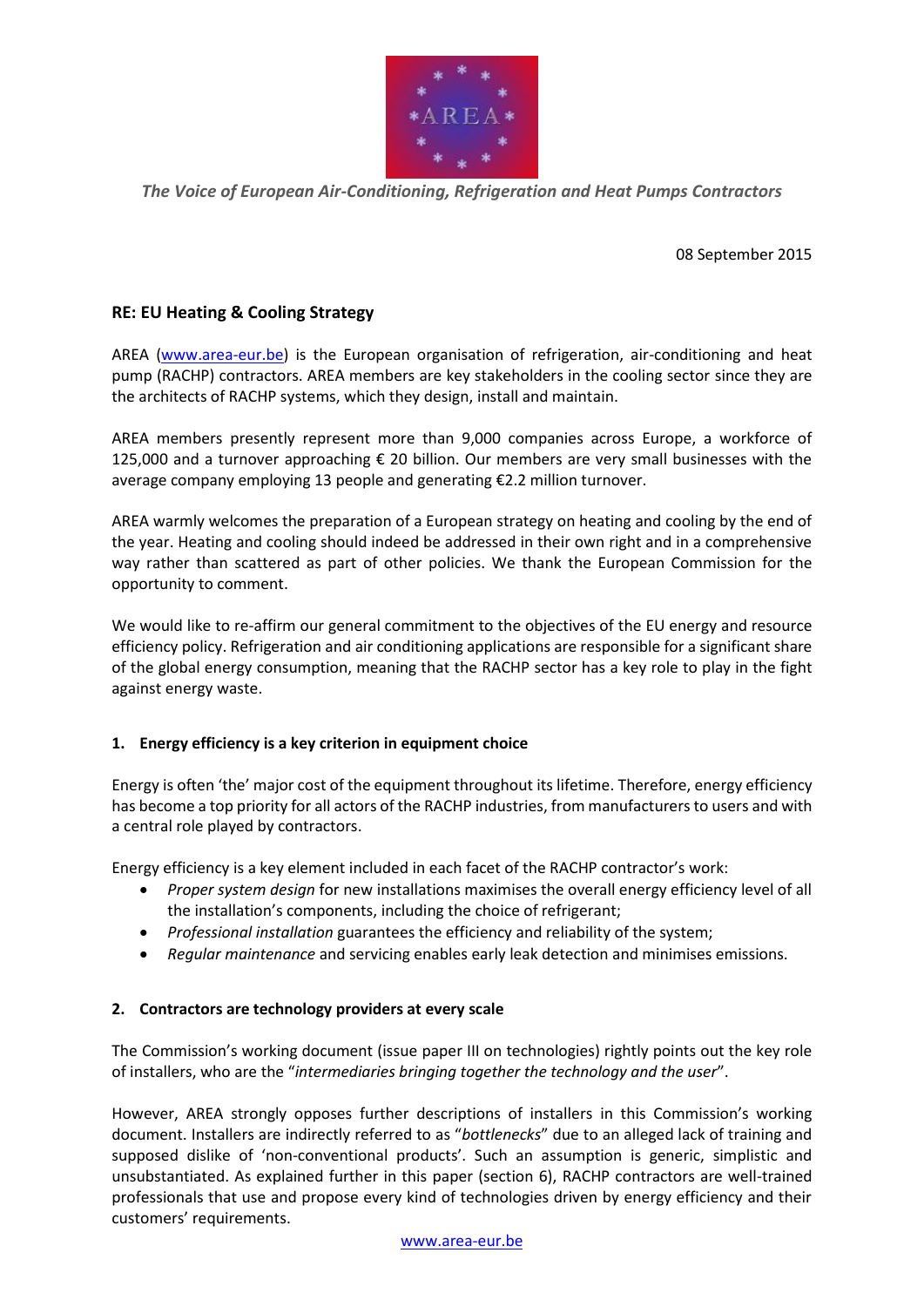### **3. Contractors are neutral toward technologies**

RACHP contractors use every available solution with complete technology neutrality and with the sole aim of ensuring the highest level of reliability, energy efficiency and cost-effectiveness. They provide tailor-made solutions based on users' specific needs. They work at all scales, from household airconditioning equipment to industrial refrigeration installations.

AREA strongly believes there is a place for all types of cooling technologies, simply because there is no 'miracle technology' that provides a one-size-fits-all solution. In this regard, the Commission's working documents seem to put too much emphasis on district heating and cooling, which raises our concerns since it is not always the most suitable option. Instead, the upcoming heating and cooling strategy should be neutral towards technologies, promoting both large-scale and small-scale solutions depending on the situation. In addition, it should ensure a consistent approach as regards various technologies in the different pieces of legislation regulating the sector, notably the EPBD, EED and RES Directives.

# **4. Contractors have a key role to play**

AREA acknowledges that the Ecodesign and Energy labelling Directives will improve efficiency of ventilation, air-conditioning and refrigerating equipment as well as heat pumps, which we support. However, without proper design of the cooling system, energy savings of efficient equipment can be totally negated.

Indeed, proper system design, effective installation, as well as regular maintenance and servicing are of the utmost importance to ensure that expected energy savings turn into reality.

There are numerous ways and means of improving energy efficiency through the design of RACHP systems. For example, a good system design will avoid over-specification to maximise the overall energy efficiency level of all the installation's components. The use of inverter drives or variable regulated speed motors, capacity controls or other low energy drives can also improve energy efficiency of a system.

Furthermore, the maintenance of a cooling system should not be neglected. It is crucial to ensure that potential energy savings, which are secured by a proper design and effective installation, are not lost during the use phase. In fact, proper and regular maintenance carried out by competent people make it possible to reduce operating costs, thus resulting in energy savings. It is also the occasion to provide advice on further energy savings.

Energy savings associated with inspection, monitoring and performance benchmarking of HVAC systems, particularly in the tertiary sector (office buildings, shopping centers, hospitals, etc.) is highlighted in articles 14 to 16 of the EPBD recast (Directive 2010/31/EU). Some projects (e.g. HARMONAC, iSERV-cmb) have shown the benefits of automatic energy consumption data collection systems on the identification of Energy Conservation Opportunities.

As a conclusion, although the development and deployment of efficient and renewable technologies are indeed key aspects, system design and maintenance should not be neglected so that efficiencies are really acquired and maintained. Therefore, the upcoming heating and cooling strategy should provide a holistic approach of the sector, rather than focusing on individual equipment and technologies. The upcoming review of the EPBD provides an opportunity to emphasize this holistic approach.